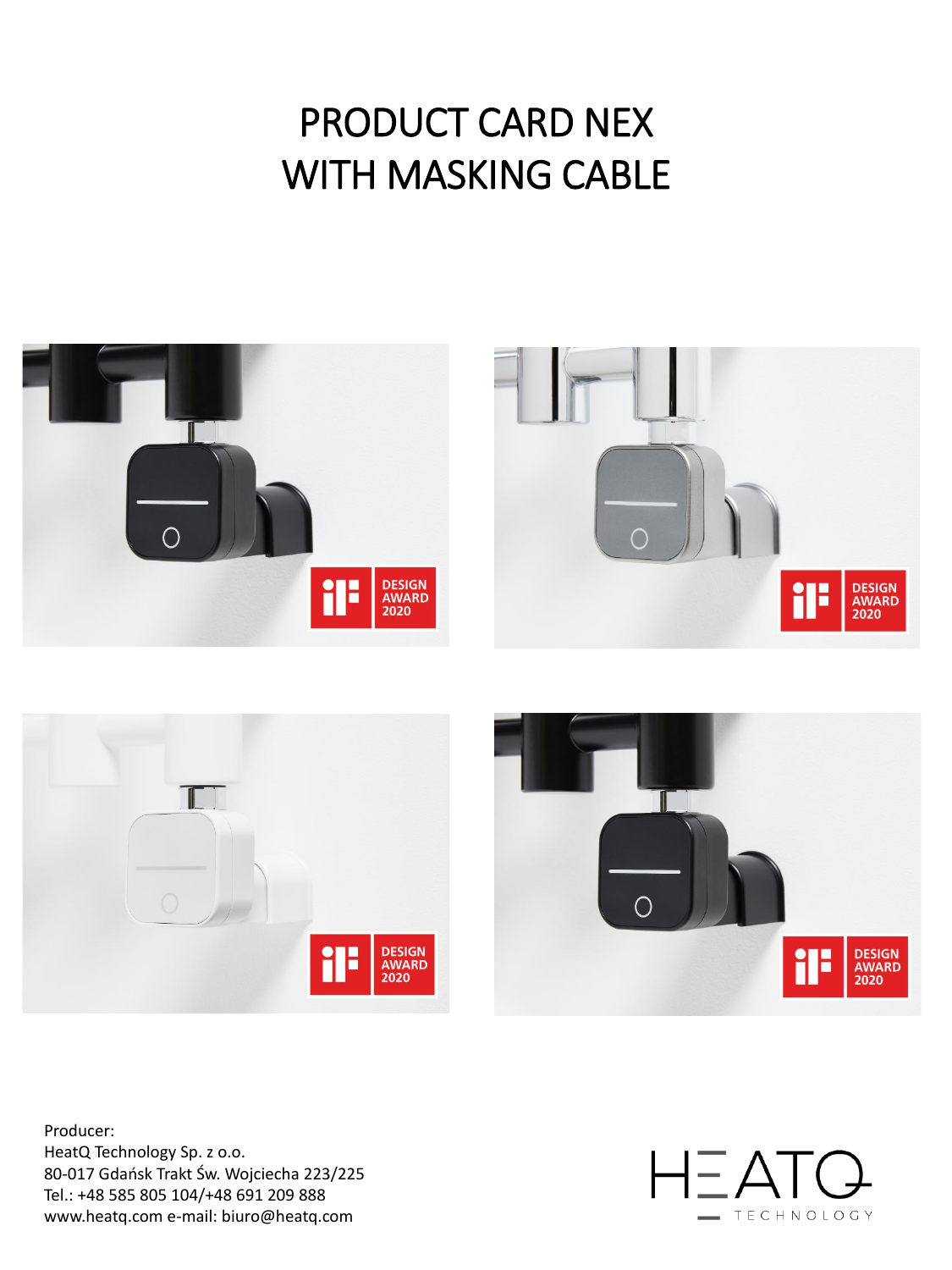| <b>DIMENSION AND WEIGHT</b> |                      |            |                   |  |  |  |  |
|-----------------------------|----------------------|------------|-------------------|--|--|--|--|
| Power                       | Weight               | Lenght "I" | Lenght "L"        |  |  |  |  |
| 120W                        | $0,40$ <sub>kg</sub> | 310 mm     | 377 <sub>mm</sub> |  |  |  |  |
| 200W                        | 0,39kg               | 270mm      | 327mm             |  |  |  |  |



| 300W  | 0,40kg               | 295mm  | 362mm |
|-------|----------------------|--------|-------|
|       |                      |        |       |
| 400W  | $0,41$ <sub>kg</sub> | 330mm  | 397mm |
|       |                      |        |       |
| 500W  | 0,42kg               | 345mm  | 412mm |
|       |                      |        |       |
| 600W  | $0,42$ <sub>kg</sub> | 360mm  | 427mm |
|       |                      |        |       |
| 800W  | 0,45kg               | 470mm  | 537mm |
|       |                      |        |       |
| 1000W | 0,48kg               | 560mm  | 627mm |
|       |                      |        |       |
| 1200W | 0,49kg               | 565 mm | 637mm |



#### INTENDED USE

Electric heating element NEX with microprocessor thermostat designed to be mounted in the bathroom and for decorative radiators. The towel warmer equipped with an electric heating element can serves as an electric dryer or hybrid combining to the electric dryer and standard radiator connected to the central heating. Electric heating element can be easily controlled thanks to intuitive usage.

- nominal voltage: option 1:230V, 50Hz; option 2: 110V, 60 Hz
- **·** insulation class: option 1: Class I; option 2: Class II
- **·** ingress protection class: IPX5 (ZONE 2 i 3)
- power: 120W, 200W, 300W, 400W, 500W, 600W, 800W, 1000W, 1200W

#### TYPES OF CONNECTION

■ masking cable

### COLOURS OF THERMOSTATS:

**·** chrome, white, black, black mat, silver

Source: NORM PN-EN 60529:2003

3



#### TECHNICAL PARAMETERS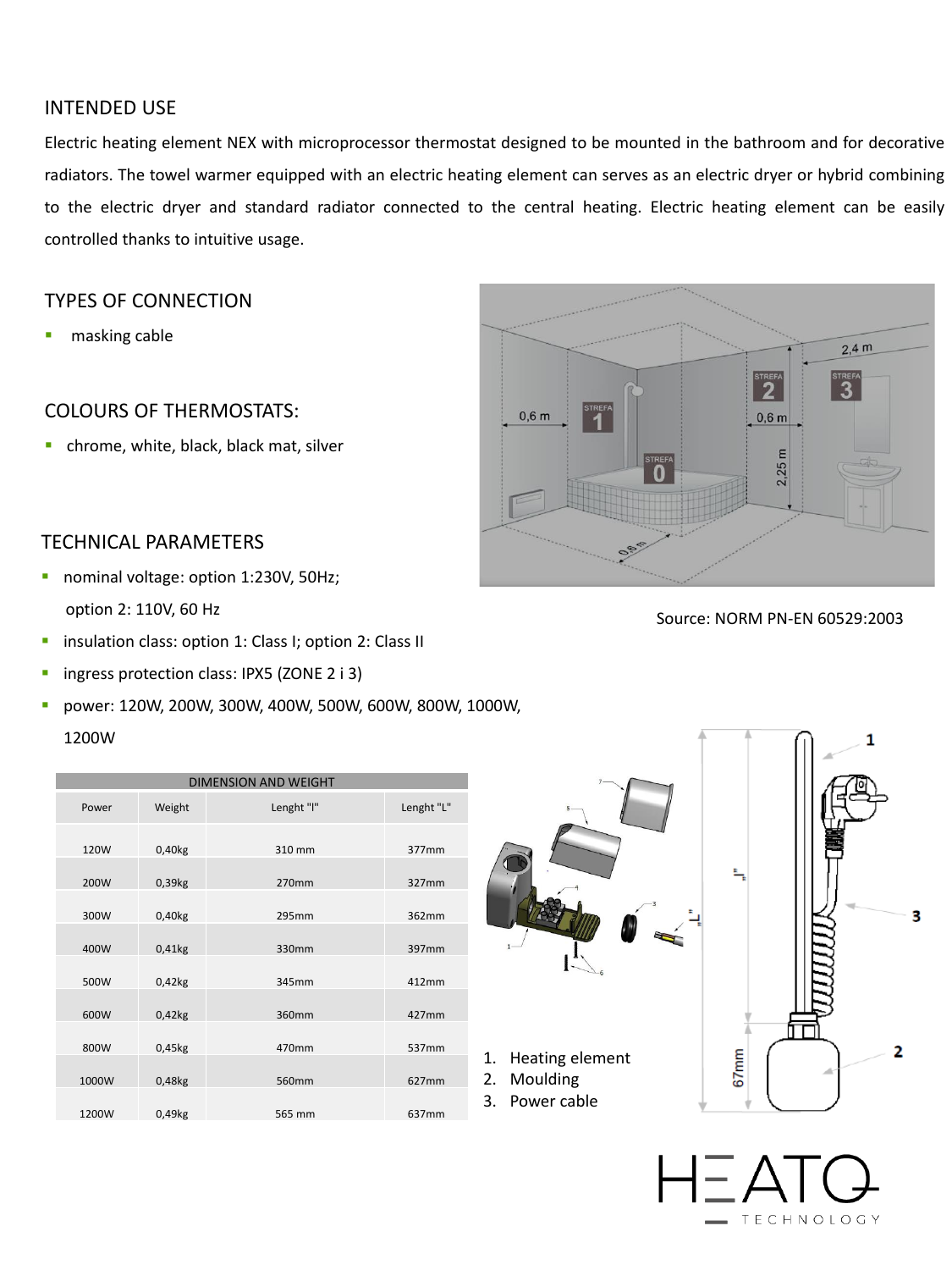



## $H\equiv ATQ$ TECHNOLOGY